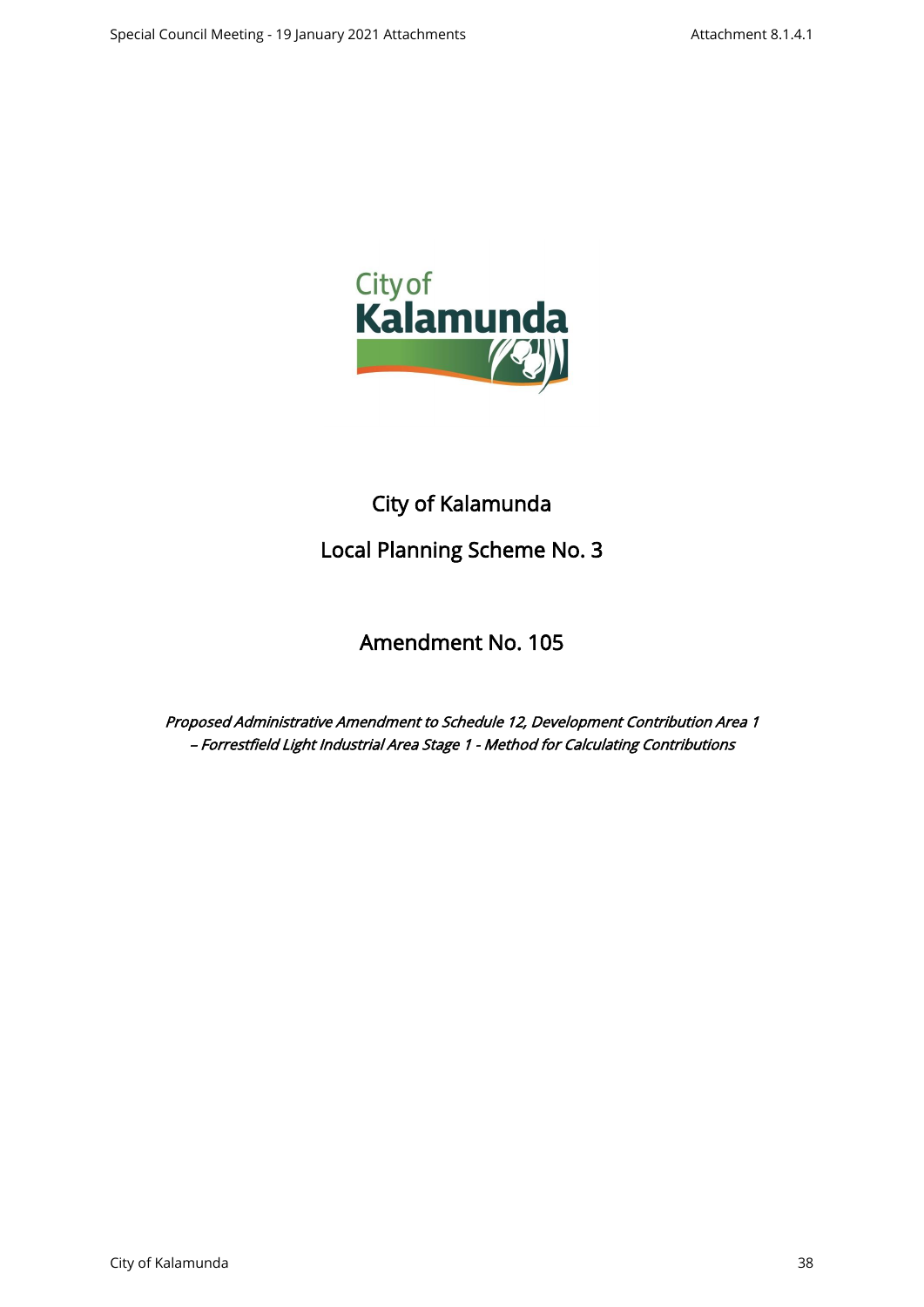FORM 2A

## Planning and Development Act 2005

## RESOLUTION TO ADOPT AMENDMENT TO LOCAL PLANNING SCHEME

## Local Planning Scheme No.3 Amendment 105

## Resolved that the Local Government pursuant to section 75 of the Planning and Development Act 2005, amend the above Local Planning Scheme by:

1) Amending Schedule 12 'Method for Calculating Contributions' to read as follows and deleting all other notes:

'Contribution rate' =  $Cost of infrastructure items + cost of administrative items ($ math> Net lot area of DCA (m²)

The Amendment is complex under the provisions of the Planning and Development (Local Planning Schemes) Regulations 2015 for the following reason (s):

- a) The amendment relates to an amendment to Development Contribution Plan 1.
- b) The amendment is not a standard or basic amendment.

Dated this \_\_\_\_\_ day of \_\_\_\_\_\_\_\_\_\_\_\_\_\_\_\_\_\_\_ 20\_\_\_

\_\_\_\_\_\_\_\_\_\_\_\_\_\_\_\_\_\_\_\_\_\_\_\_\_\_\_\_\_\_\_\_\_\_\_\_\_\_\_\_\_\_

Chief Executive Officer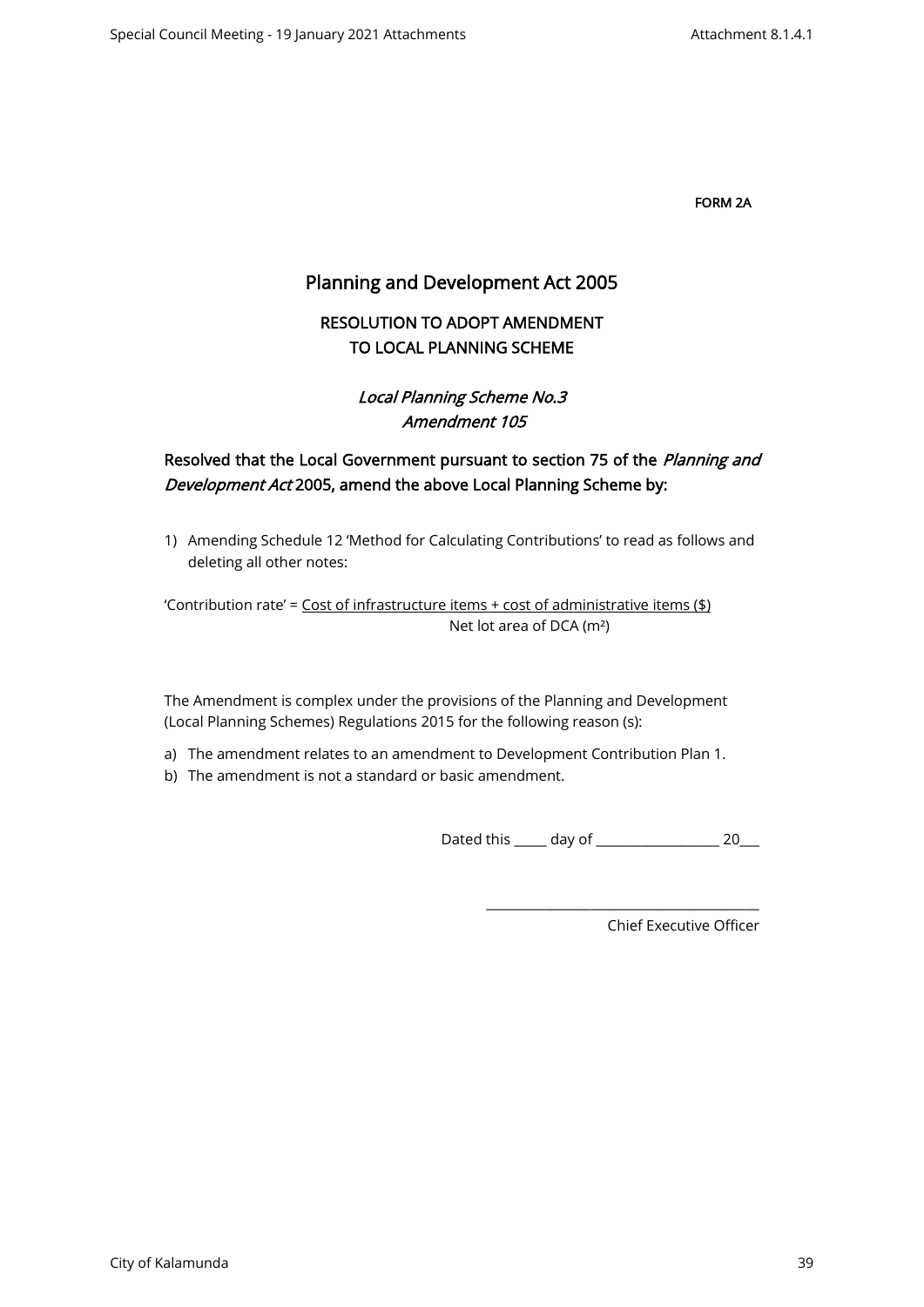#### **COUNCIL ADOPTION**

This Standard Amendment was adopted by resolution of the Council of the City of Kalamunda at the Ordinary Council Meeting of the Council held on the day of  $\frac{\phantom{0}}{\phantom{0}}$  20  $\frac{\phantom{0}}{\phantom{0}}$ .

........................................................

MAYOR

..............................................................

CHIEF EXECUTIVE OFFICER

#### **COUNCIL RESOLUTION TO ADVERTISE**

By resolution of the Council of the City of Kalamunda at the Ordinary Council Meeting of the Council held on the \_\_\_\_ day of \_\_\_\_\_\_\_\_\_\_ 20\_\_, proceed to advertise this Amendment.

..........................................................

MAYOR

..............................................................

CHIEF EXECUTIVE OFFICER

#### **COUNCIL RECOMMENDATION (date Council supported the amendment)**

This Amendment is recommended for support by resolution of the City of Kalamunda at the Ordinary Meeting of the Council held on the \_\_\_\_ day of \_\_\_\_\_\_\_\_\_, 20\_\_ and the Common Seal of the City of Kalamunda was hereunto affixed by the authority of a resolution of the Council in the presence of:

..........................................................

MAYOR

..............................................................

CHIEF EXECUTIVE OFFICER

**WAPC ENDORSEMENT**